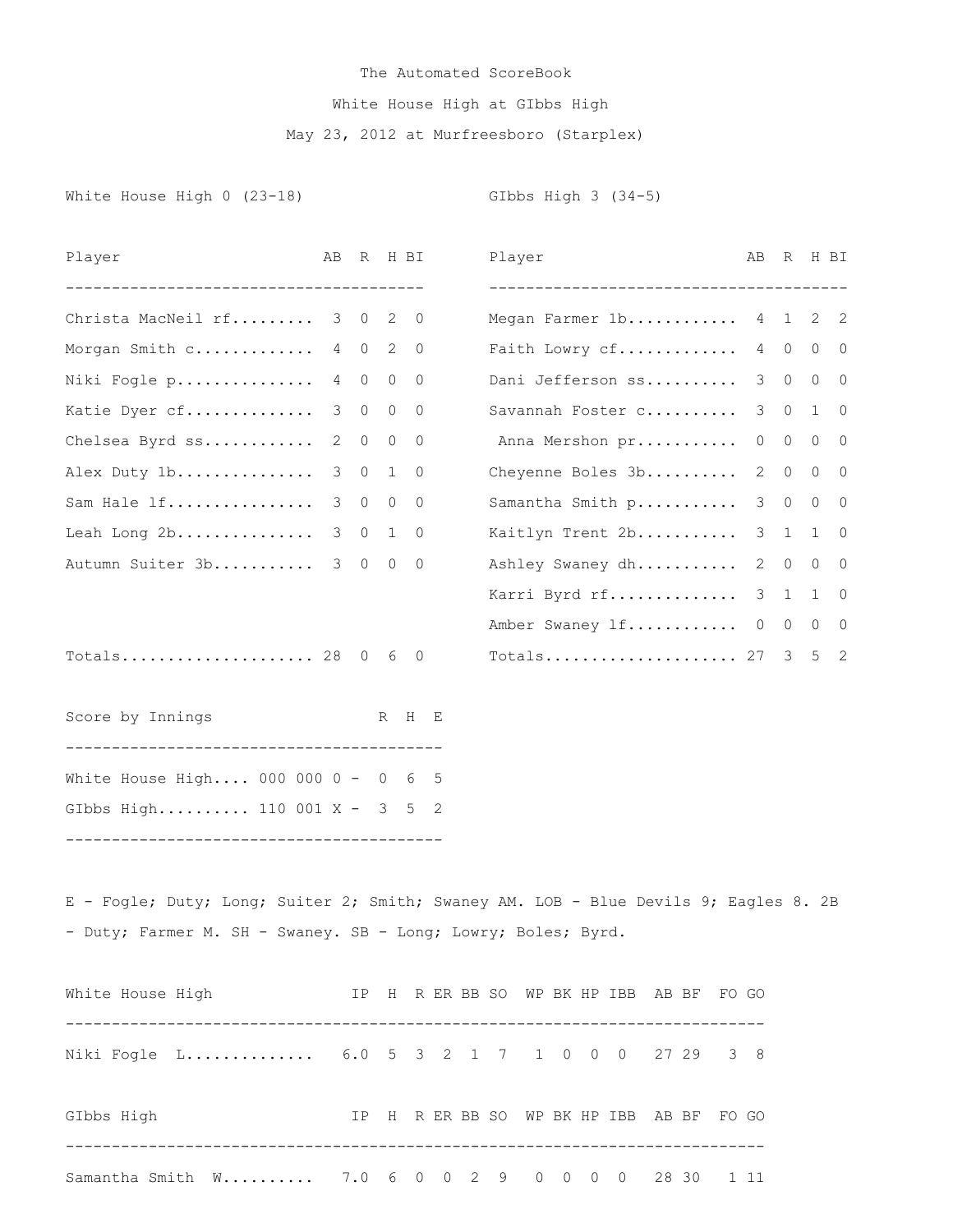WP - Fogle.

Strikeouts - Fogle 2; Dyer; Byrd; Duty 2; Hale 2; Long; Jefferson 2; Smith 2; Swaney 2; Byrd. Walks - MacNeil; Byrd; Boles.

Umpires -

Start: 7:10 Time: 8:37 Attendance:

Game: AA06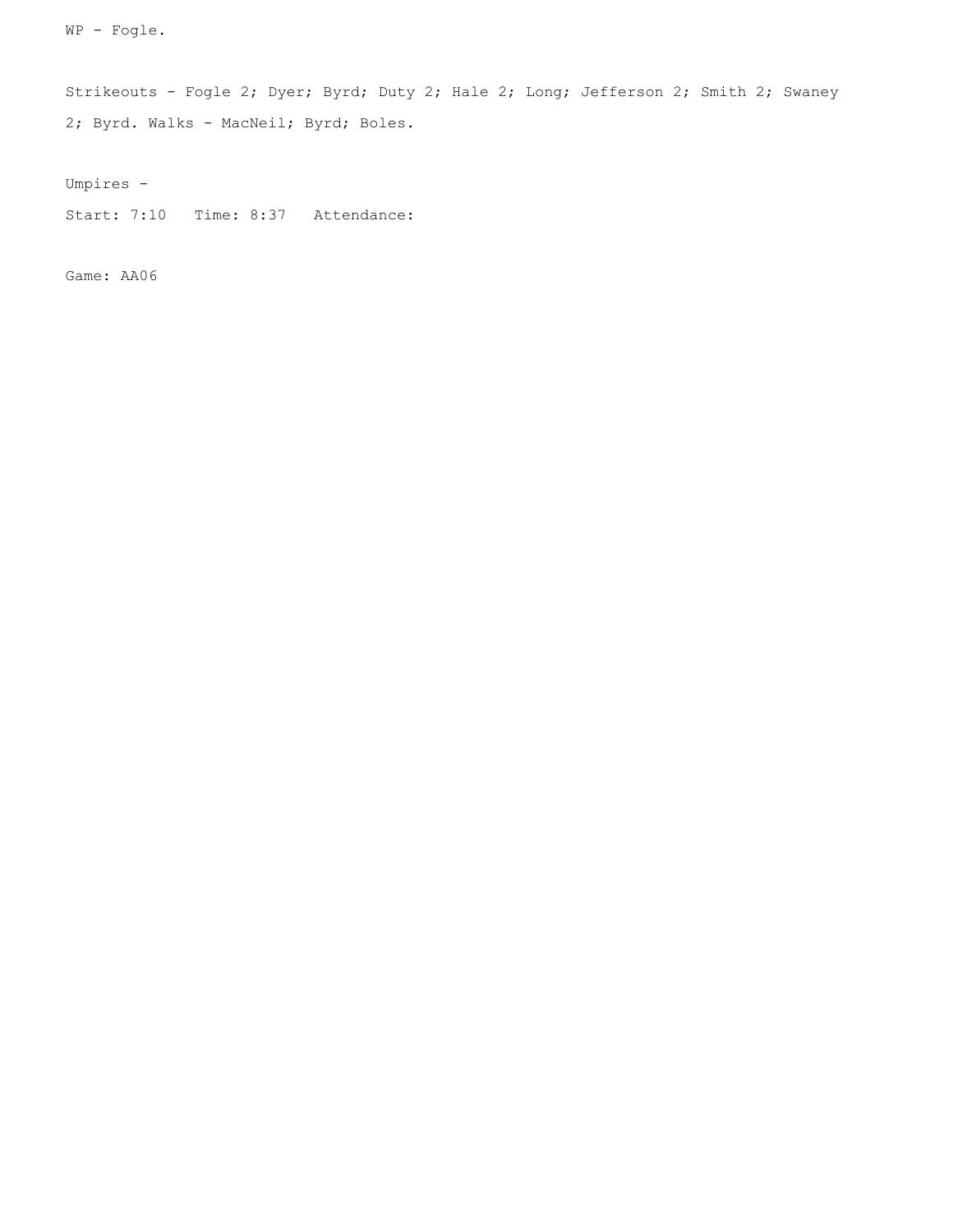## The Automated ScoreBook White House High at GIbbs High - Play-by-Play May 23, 2012 at Murfreesboro (Starplex)

Score by Innings R H E ----------------------------------------- White House High.... 000 000 0 - 0 6 5 GIbbs High.......... 110 001 X - 3 5 2 -----------------------------------------

White House High starters:  $10/rf$  MacNeil; 0/c Smith; 14/p Fogle; 24/cf Dyer; 32/ss Byrd; 1/1b Duty; 44/lf Hale; 8/2b Long; 9/3b Suiter; GIbbs High starters: 7/1b Farmer M; 21/cf Lowry; 8/ss Jefferson; 53/c Foster; 5/3b Boles; 19/p Smith; 14/2b Trent; 22/dh Swaney; 20/rf Byrd; 23/lf Swaney AM;

**White House High 1st -** MacNeil singled to left field. Smith flied out to cf. Fogle struck out swinging. Dyer struck out swinging. *0 runs, 1 hit, 0 errors, 1 LOB.*

**GIbbs High 1st -** Farmer M reached on an error by 1b, advanced to third. Lowry reached on an error by 3b; Farmer M scored, unearned. Jefferson struck out looking. Lowry stole second. Foster grounded out to 1b; Lowry advanced to third. Boles walked. Boles stole second. Smith grounded out to ss. *1 run, 0 hits, 2 errors, 2 LOB.*

**White House High 2nd -** Byrd walked. Duty struck out swinging. Hale reached on a fielder's choice; Byrd out at second 2b to ss. Long singled to right field; Hale advanced to third. Long stole second. Suiter grounded out to 2b. *0 runs, 1 hit, 0 errors, 2 LOB.*

**GIbbs High 2nd -** Trent singled to center field. Swaney grounded out to p, SAC; Trent advanced to second. Byrd struck out swinging. Farmer M singled to center field, RBI; Trent scored. Lowry grounded out to 3b. *1 run, 2 hits, 0 errors, 1 LOB.*

White House High 3rd - MacNeil walked. Smith singled to third base; MacNeil advanced to second. Fogle grounded out to 2b; Smith advanced to second;